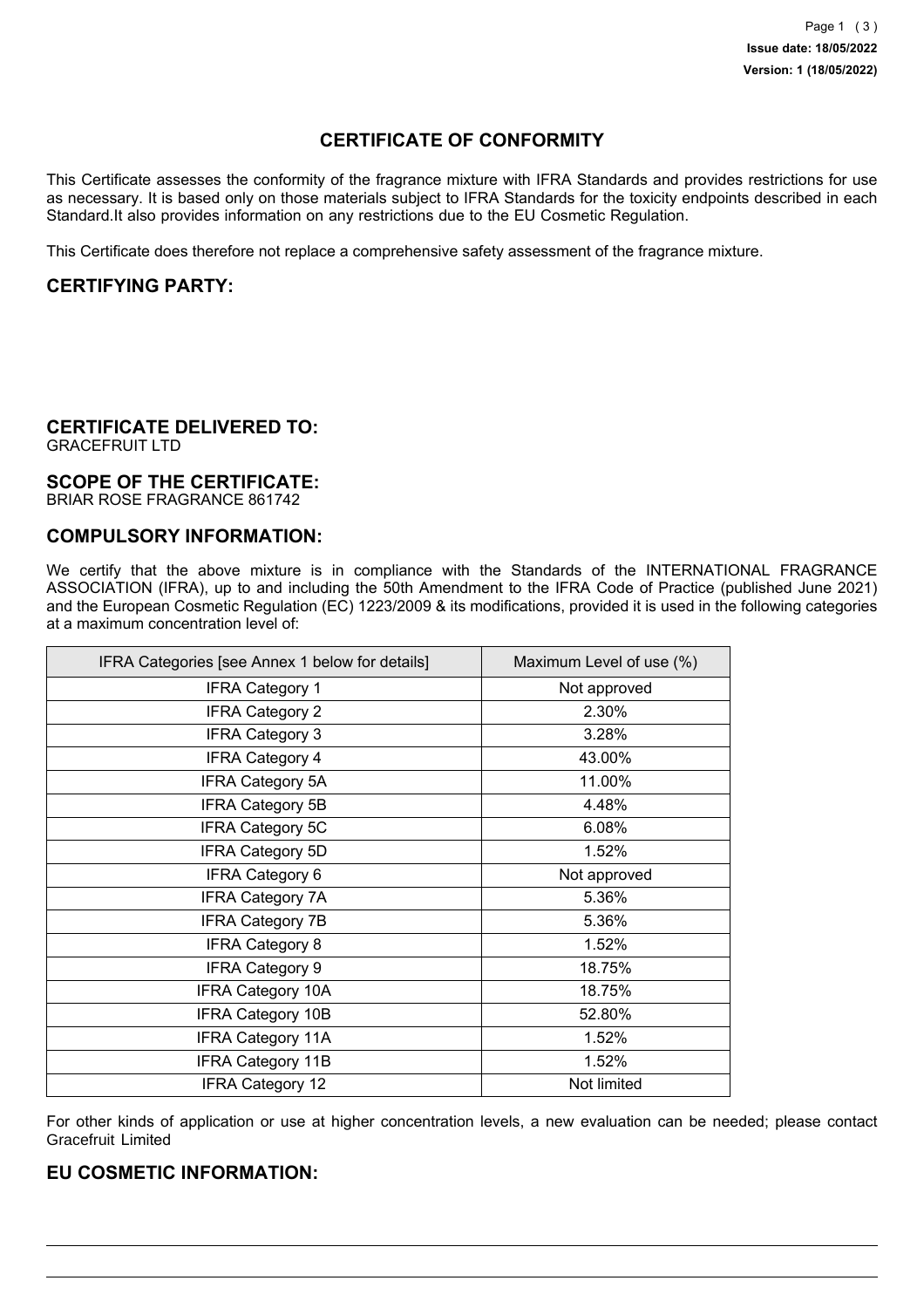We certify that the above mixture is in compliance with the EU Cosmetic Regulation 1223/2009 and its amendments, provided it is used in the following applications at a maximum concentration level of:

| <b>Cosmetic Application</b>       | Maximum Level of use (%) |  |
|-----------------------------------|--------------------------|--|
| Deodorant spray                   | 2.63%                    |  |
| Face Make-up products             | 2.63%                    |  |
| Eye Make-up and remover           | Not approved             |  |
| Fine Fragrance                    | 20.00%                   |  |
| Eau de Toilette                   | 20.00%                   |  |
| Fragrancing cream                 | 13.15%                   |  |
| Sunscreen products                | 2.63%                    |  |
| Body lotion spray                 | 2.63%                    |  |
| Nail care products                | 2.63%                    |  |
| Hair products (spray/aerosol)     | 2.63%                    |  |
| Hair dye                          | 5.26%                    |  |
| Other leave-on cosmetic products  | 2.63%                    |  |
| Hand wash products                | 5.26%                    |  |
| Other rinse off cosmetic products | 5.26%                    |  |
| Oral products                     | Not approved             |  |

Regulatory Affairs Department